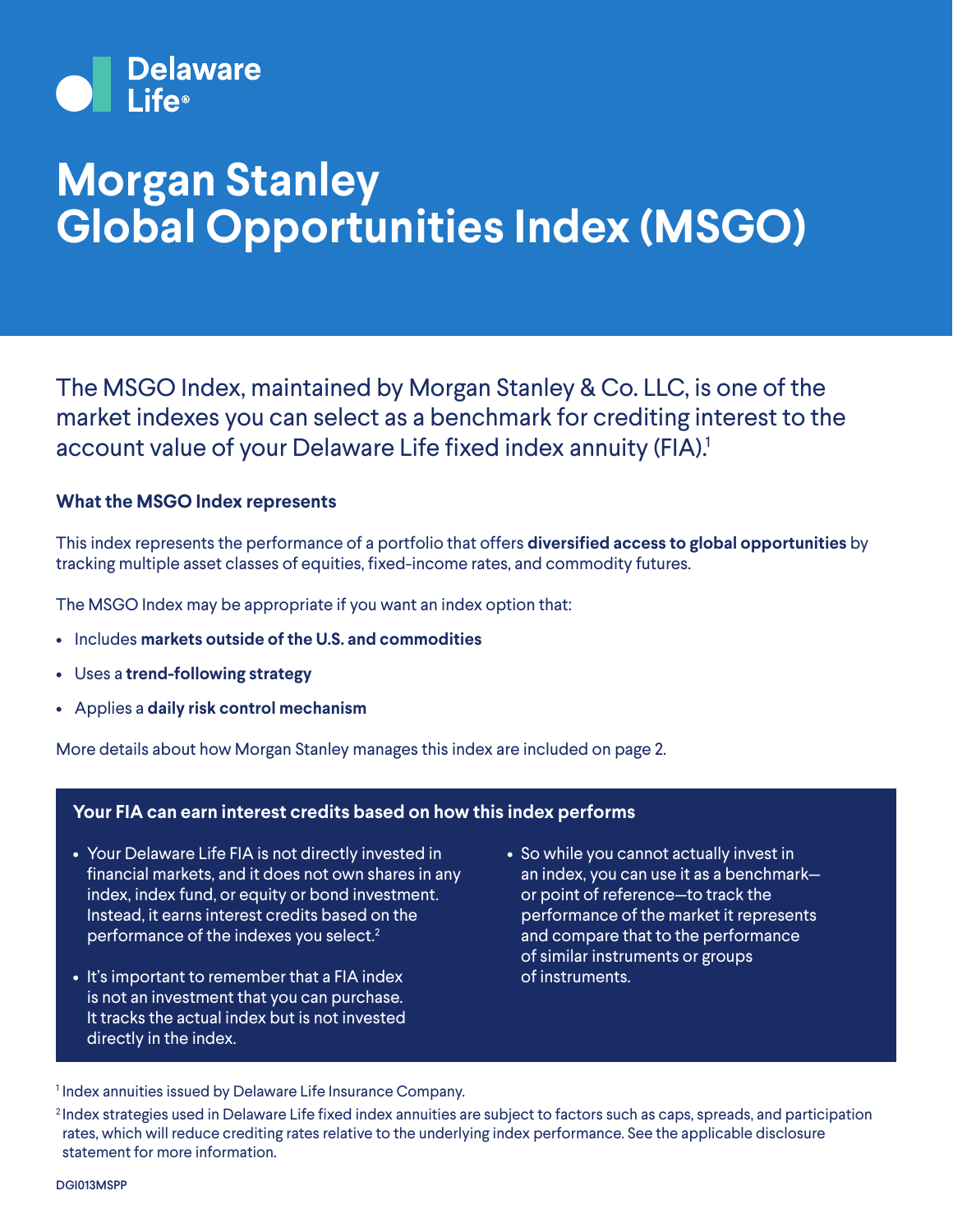### How the MSGO Index "invests"

The MSGO Index is maintained by Morgan Stanley & Co. LLC exclusively for Delaware Life. The index uses a **proprietary multi-asset and trend-following strategy** to determine allocations and track the performance of underlying instruments in three main asset classes and categories.

| <b>Asset class or category</b> | <b>Asset class description</b>                                                   | <b>Represents performance of</b>                                                            |
|--------------------------------|----------------------------------------------------------------------------------|---------------------------------------------------------------------------------------------|
| <b>Equities</b>                | <b>U.S. Equities</b><br><b>German Equities</b><br><b>Japanese Equities</b>       | Equity (stock) investments in the U.S.,<br>Germany, and Japan                               |
| <b>Rates</b>                   | 5-year U.S. Treasury Notes<br>5-year German Euro BOBLs<br>10-year Japanese Bonds | Rate-driven fixed-income instruments in<br>the U.S., Germany, and Japan                     |
| <b>Commodities</b>             | Crude oil futures<br>Soybean futures<br><b>Gold futures</b>                      | Futures contracts underlying the Energy,<br><b>Agriculture, and Precious Metals sectors</b> |

The annual performance of the MSGO Index is based on the dynamic allocation among the underlying instruments in each of these asset classes and categories.

• By taking a **multi-asset approach,** the index aims to diversify risk and seeks to reduce volatility by rebalancing its exposure to various market risk factors within each asset class or category.

 To do this, the index starts with the base risk allocations shown in the chart on the following page—33% for each asset class. Within each asset class the baseline allocation for each category is calculated to equalize the risk budget at 11%. For example, within the 33% Commodities asset class allocation, each category—crude oil, soybeans, and gold—would have a risk budget of 11%. Assets with higher volatility would have smaller allocations than those with lower volatility, but all are within the 11% risk allocation for each category.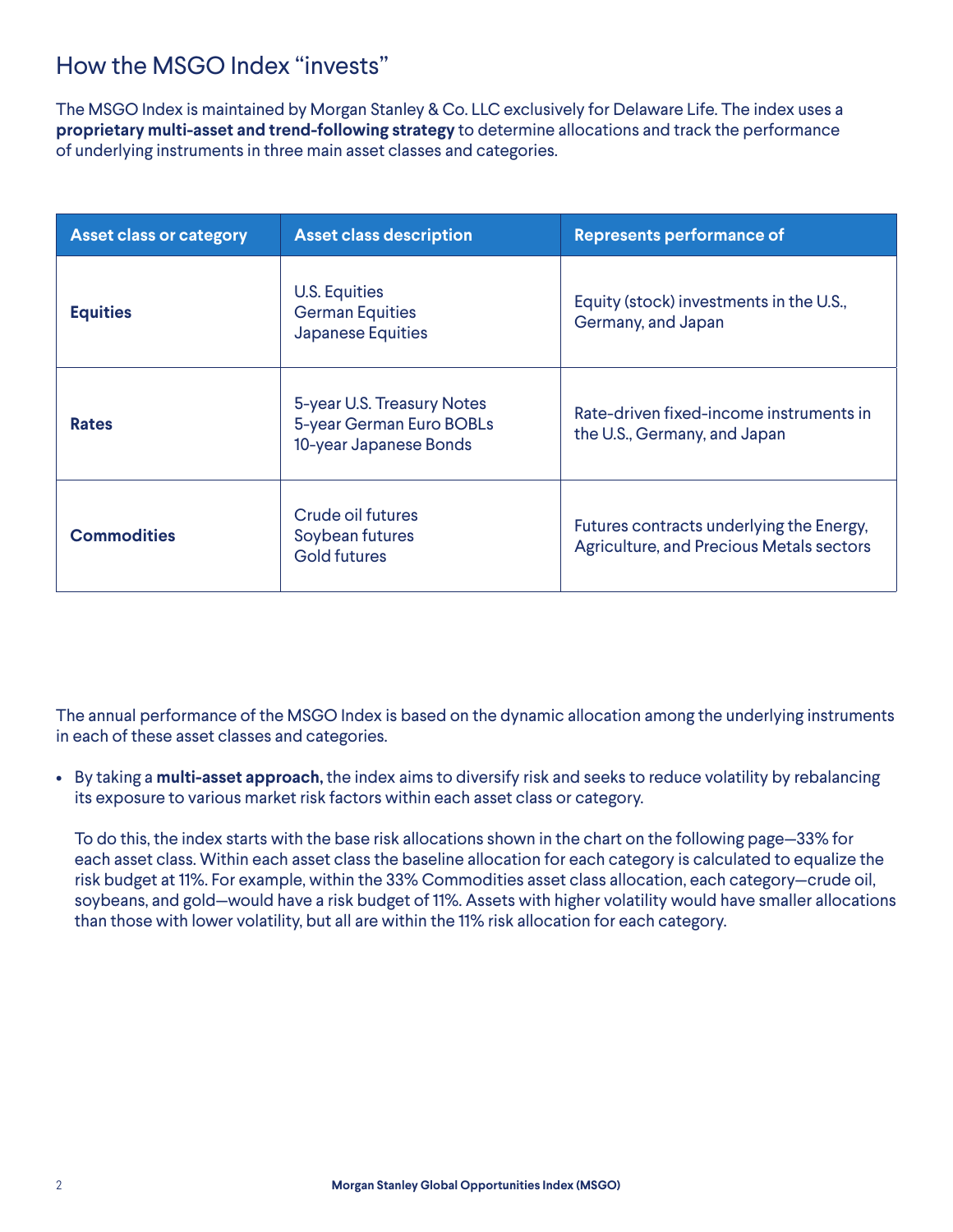## MSGO Index base risk allocations

Base risk allocations aim to create a portfolio that balances volatility contributions to diversify risk across regions and asset classes.



• By using a **trend-following strategy**, the index seeks to add value by identifying and responding to investment trends in different market environments. The index's objective is to increase its allocation to assets that exhibit strong upward trends and to pare back investments during market downturns. It also tries to take advantage of long and short-term price moves that play out in various markets.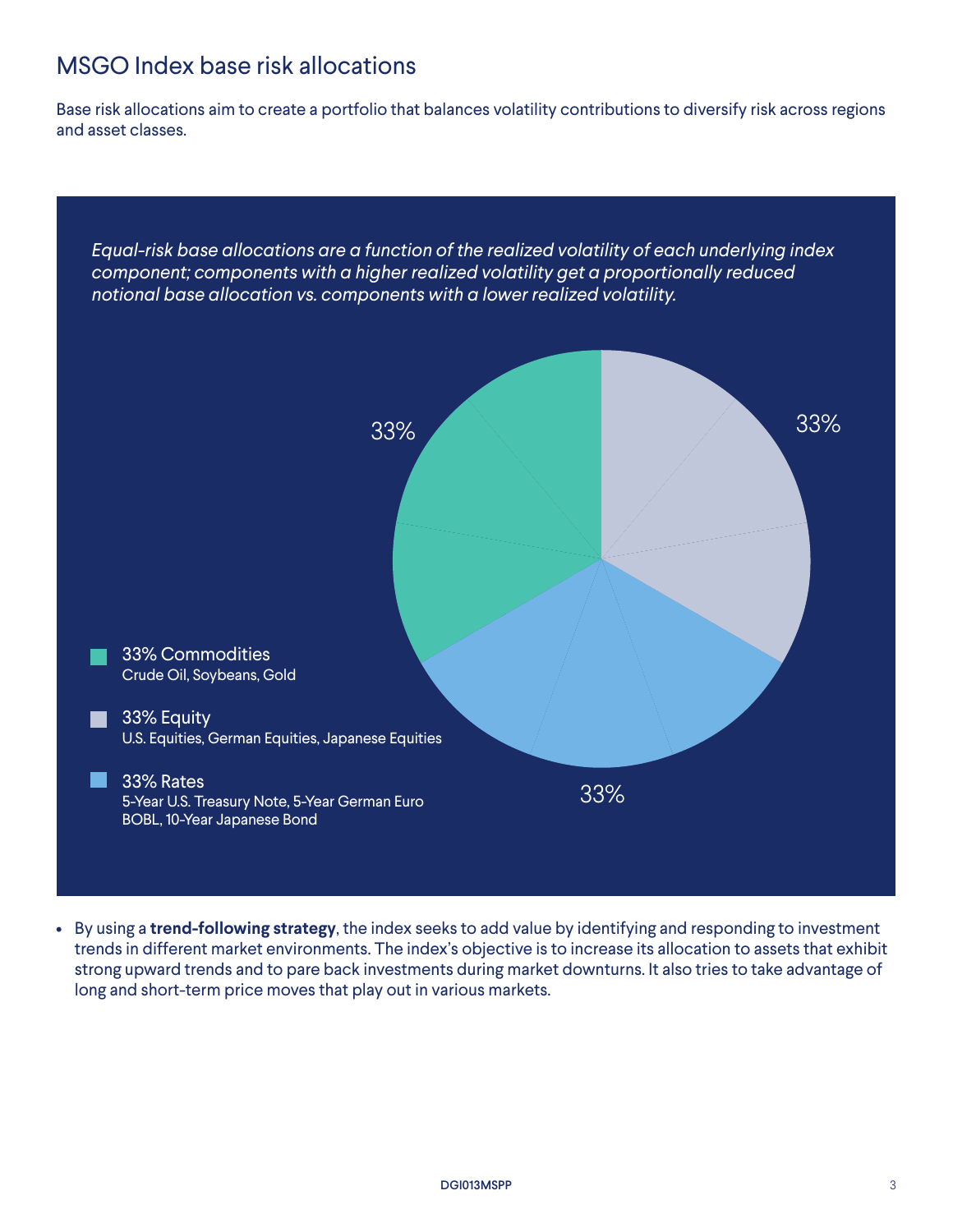#### **Why we use a trend-following strategy**

The use of trend-following strategies dates back to the 1800s, when David Ricardo, an English political economist, proposed his golden rule: "Cut short your losses [and] let your profits run on." Because this popular approach has historically performed well in a variety of market environments, Morgan Stanley chose to use it for the MSGO Index.

For the rate and fixed-income portions of the portfolio, the index also uses a dynamic rebalancing method called a "dynamic duration overlay." This approach seeks to:

- Dynamically adjust its interest rate risk exposure by adjusting the allocations to different bond durations
- Reduce the effects of interest rates in volatile rate environments
- Potentially provide positive performance when rates are rising

#### **How the index manages volatility**

The Index tries to limit long-term realized volatility to 5% or less, dynamically adjusting the allocation between the underlying traded instruments and cash. While these volatility controls may result in less fluctuation in rates of return when compared with indexes that don't use them, they also may reduce the overall rate of return compared with those other indexes.

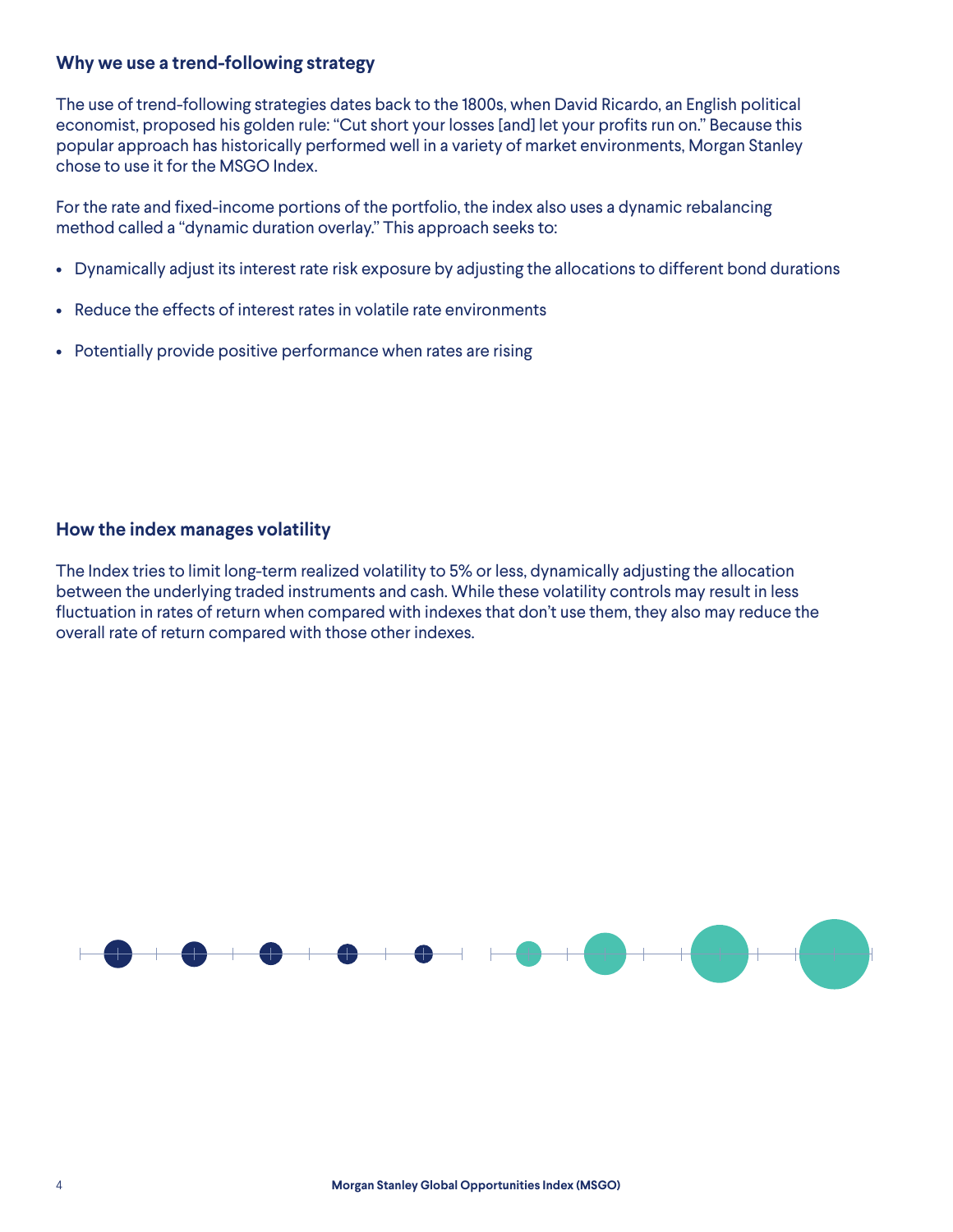## **What are the potential benefits of selecting the MSGO Index?**

#### **Global growth potential**

- Reflects multi-asset, global exposure to equities and bond rates in the U.S., Germany, and Japan, plus a variety of commodities futures to take advantage of performance differences across multiple regions and asset classes
- Daily rebalancing among equities, rates, and commodities to tap into trends across asset classes

#### **Less volatility**

- Dynamic rebalancing of interest rate risk exposure in the index's fixed-income and bond components to mitigate the risk of downtrends in volatile interest rate environments
- 5% annual volatility target

**Consistent, positive performance in a variety of market environments**

**A crediting strategy that complements other Delaware Life FIA options**

#### **There are risks associated with any product linked to this Index:**

- Allocation to a crediting method using the Index provides the potential for interest to be credited based in part on the performance of the Index.
- The Index may not increase in value due to a number of factors, and as a result, there may be no interest credited to the annuity contract.
- Because the Index has a consistent volatility target, the Index's performance will not match the performance of the underlying Index components and may dampen the performance of the Index in rising markets.
- The Index has a limited performance history, and past performance is no indication of future performance.
- The Index may be composed of a small number of Index components at any given time, and the performance of the Index involves risk associated with international and U.S. equities and bonds, commodities, and precious metals, which may impact the Index's value and the interest credited to the annuity contract.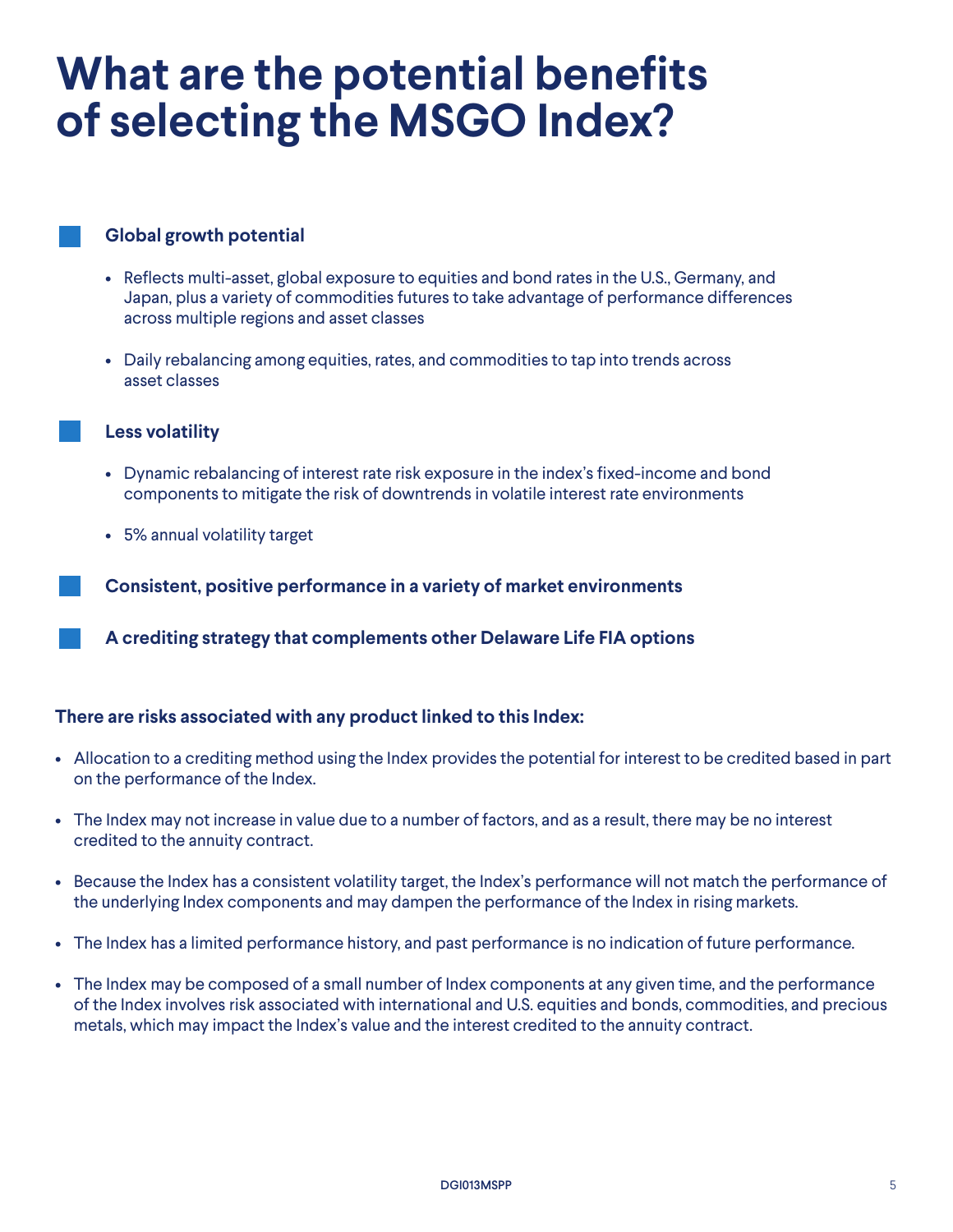# **About Morgan Stanley**

Founded in 1935, Morgan Stanley & Co. LLC is one of the world's largest diversified global financial services firms, with offices in New York City, London, Tokyo, Hong Kong, and other financial centers. For decades, Morgan Stanley has been a leader in providing advisory services for companies, governments, and institutional investors around the globe. The firm, through its subsidiaries and affiliates, provides its products and services to a large and diversified group of clients and customers.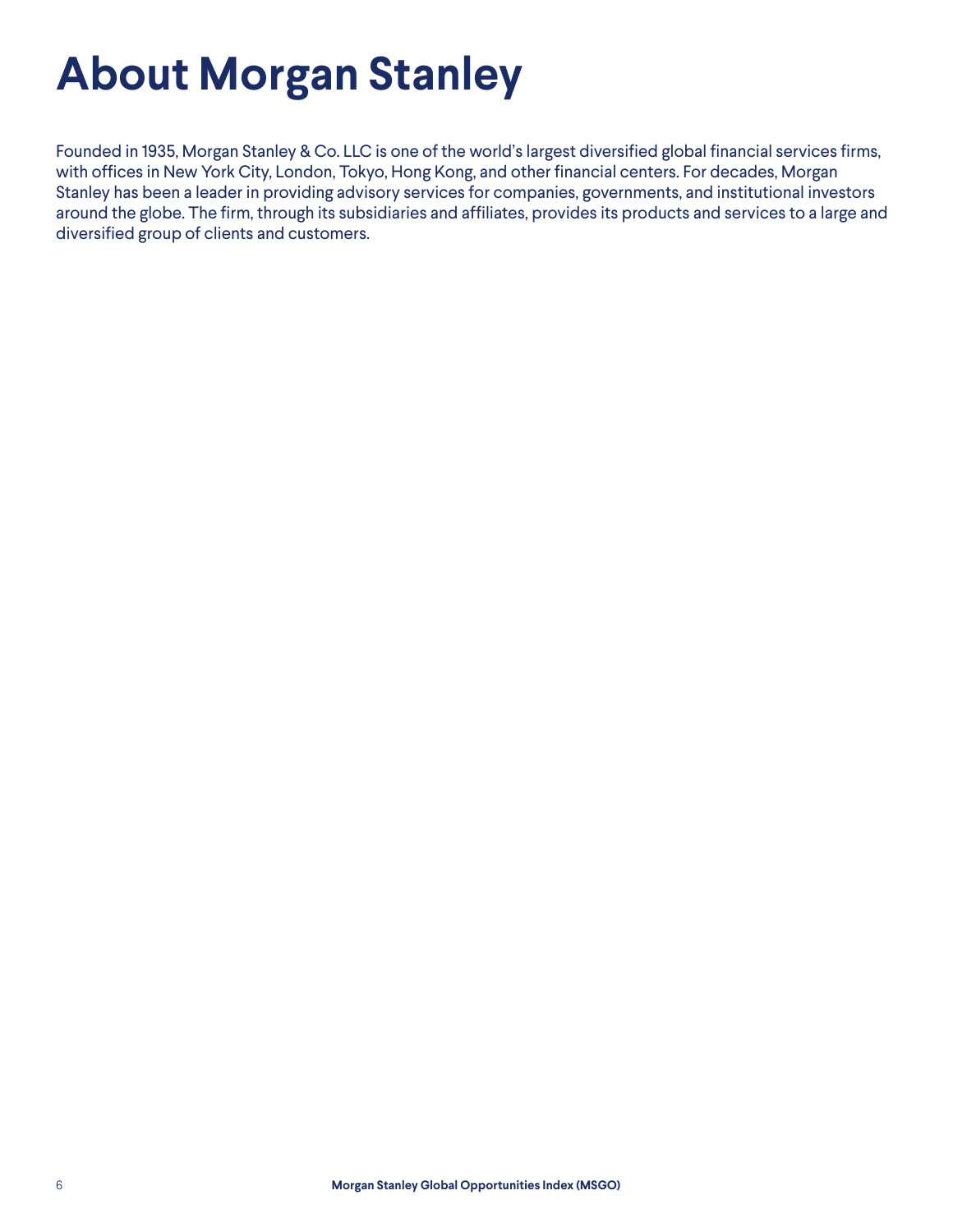#### **Morgan Stanley**

This product is not sponsored, endorsed, sold, or promoted by Morgan Stanley or any of its affiliates. Neither Morgan Stanley nor any other party (including, without limitation, any calculation agents or data providers) makes any representation or warranty, express or implied, regarding the advisability of purchasing this product. The Morgan Stanley Global Opportunities Index (the "Index") is the exclusive property of Morgan Stanley. Morgan Stanley and the Index are service marks of Morgan Stanley and have been licensed for use by Delaware Life Insurance Company for certain purposes. Morgan Stanley will not have any obligation or liability to owners of this product in connection with the administration or marketing of this product, and neither Morgan Stanley nor any other party guarantees the accuracy and/or the completeness of the Index or any data included therein. Morgan Stanley and its affiliates may engage in transactions involving components of the Index for their proprietary accounts and/or for accounts of their clients, which may affect the value of such components and the level of the Index.

No purchaser, seller, or holder of this instrument, or any other person or entity, should use or refer to any Morgan Stanley trade name, trademark, or service mark to sponsor, endorse, market, or promote this product without first contacting Morgan Stanley to determine whether Morgan Stanley's permission is required. Under no circumstances may any person or entity claim any affiliation with Morgan Stanley without the prior written permission of Morgan Stanley.

#### **Delaware Life**

Annuities are long-term investments vehicles designed for retirement purposes. Annuity contracts contain exclusions, limitations, reductions of benefits, and terms for keeping them in force. Your financial professional can provide you with complete details.

Premium allocated to a crediting method using the Index is not a direct investment in the stock markets, the bond markets, commodities, precious metals, or the index. Purchasers of products linked to the index will have no access to the components underlying the Index. The Index is calculated on an excess return basis.

Guarantees are backed by the financial strength and claims-paying ability of Delaware Life Insurance Company (Waltham, MA). Policies and contracts are issued by Delaware Life Insurance Company. For use with base policy forms ICC17-DLIC-FIA-17, DLIC-FIA-17, ICC17-DLIC-FIA20-17, and DLIC-FIA20-17. Policy and rider form numbers may vary by state. Products, riders, and features may vary by state, and may not be available in all states. This material should be accompanied by the corresponding product brochure and may not be approved in all states. Ask your financial professional for more information.

Delaware Life Insurance Company (Waltham, MA) is authorized to transact business in all states (except New York), the District of Columbia, Puerto Rico, and the U.S. Virgin Islands and is a member of Group One Thousand One, LLC (Group1001).

This communication is for informational purposes only. It is not intended to provide, and should not be interpreted as individualized investment, legal, or tax advice. To obtain such advice, please consult with your investment, legal or tax professional.